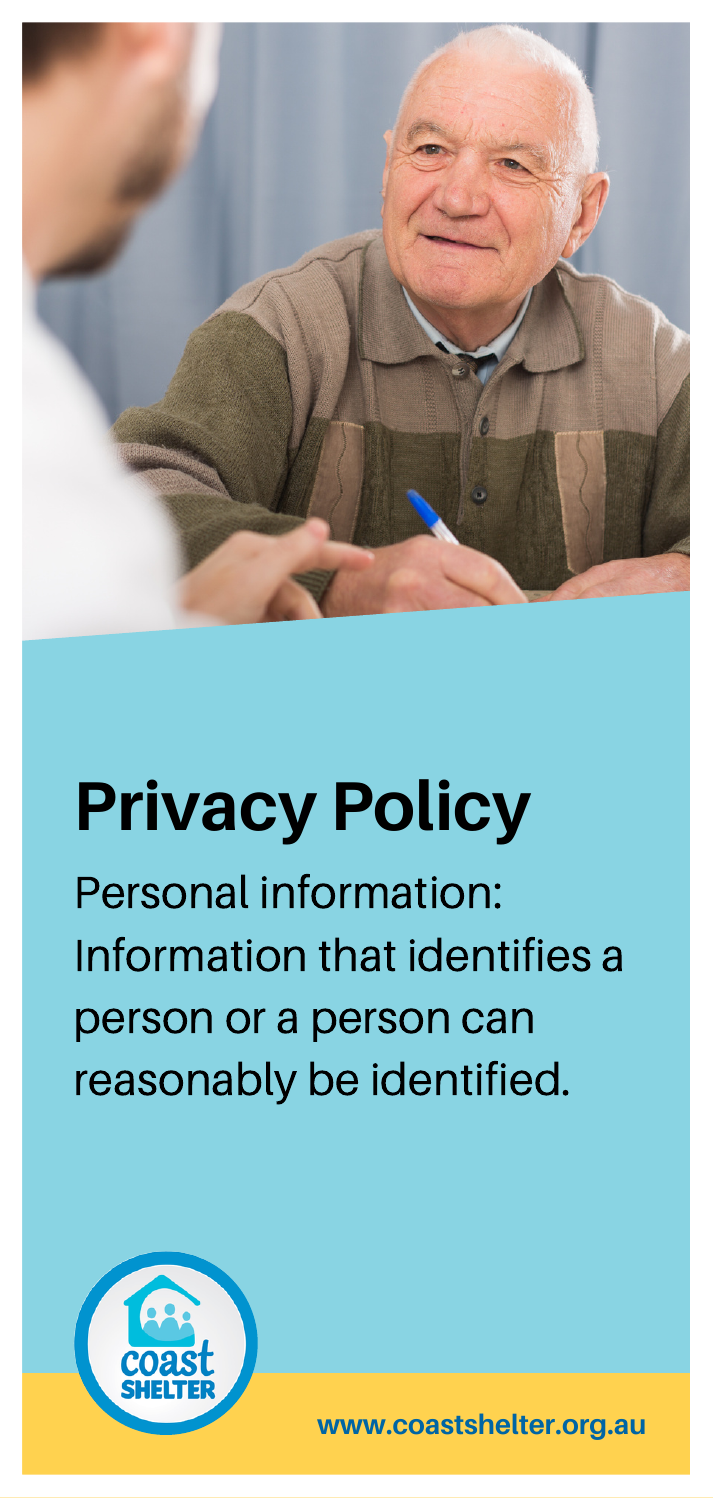## **Why we collect your Personal Information:**

Your personal information is only collected as is reasonably necessary for Coast Shelter to provide services and supports. If we are not provided with the personal information that we request, we may not be able to meet your request or provide services to you.



## **What kinds of personal information we collect:**

Coast Shelter only collects personal information necessary for providing supports and services. The kinds of information we collect and hold about you include:

- Name, address, and contact details
- Applicable health and service related information, case notes, and clinical assessments
- Information regarding participation in a program or service
- Feedback provided about the quality and suitability of a program or service, and other personal information that assists the provision of services
- Financial information required to provide supports and advocacy
- Information regarding skills, qualifications, and employment history
- Information that relates to current, pending, or anticipated legal proceedings
- Other personal information that will assist in the delivery of services.

The collection, use, and handling of all personal information will always comply with applicable privacy legislation and will take into account pertinent ethical considerations to the extent possible under the circumstances.

### **How does Coast Shelter manage your personal information?**

Coast Shelter holds personal information in paper-based and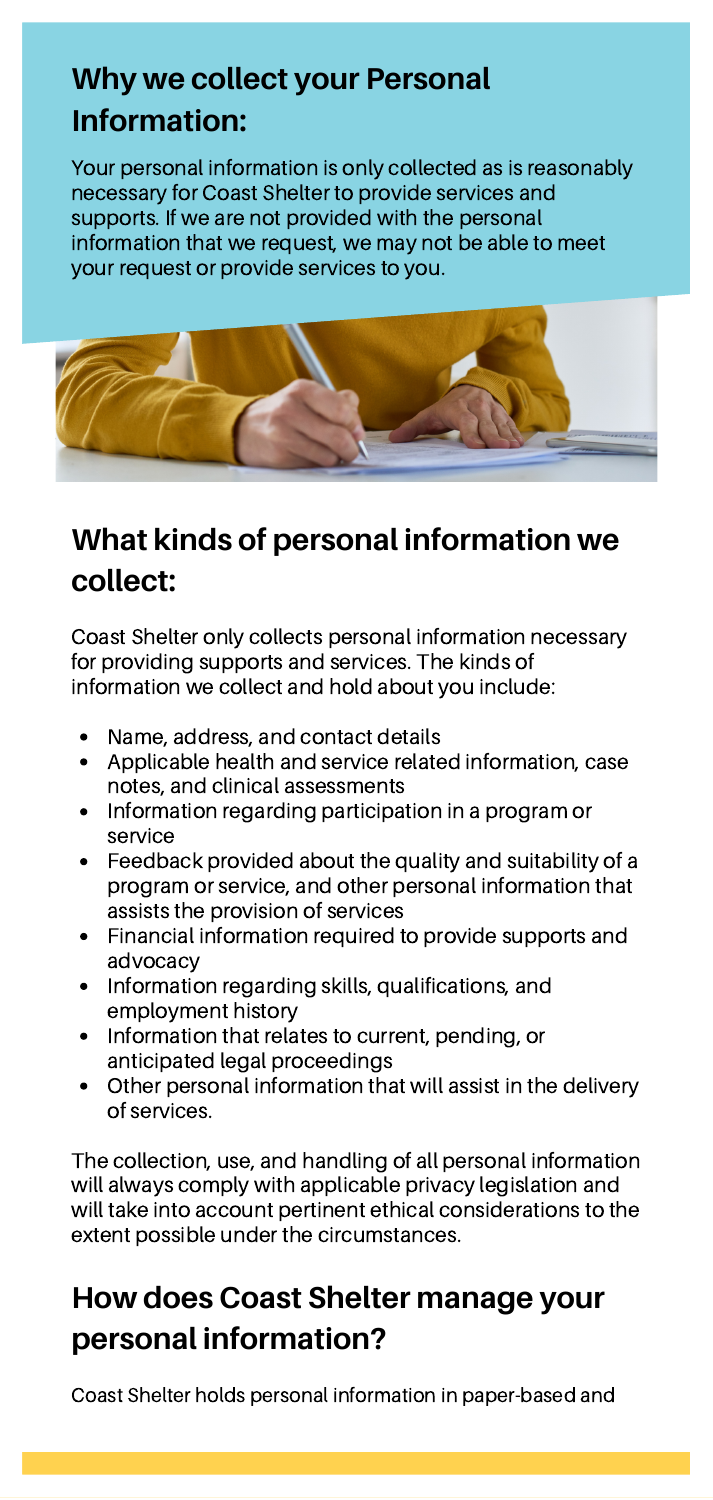electronic records and systems. Information held in paperbased form is securely stored. Coast Shelter uses physical security and other measures to protect personal information from misuse, interference and loss; and from unauthorised access, modification and disclosure.

Information held in electronic form is stored in a variety of secured locations.

#### **Disclosing your personal information**

Coast Shelter will not provide your personal information to any other individuals or organisations without your prior consent. The exception is when the use or disclosure of the information is required under Australian law.

- To emergency services if we think there is a risk of harm to you or another person;
- To a Government child protection agency if we believe that a child is at immediate risk of harm;

Client information can also be used to determine service needs or for statistics purposes. In this case any personal identifier is removed.

#### **Notifiable Data Breaches**

If Coast Shelter determines that personal information has been accessed without permission, acquired, used or disclosed in a manner which compromises the security of the personal information, Coast Shelter will assess the risk to affected parties.

If Coast Shelter determine that a breach causes serious harm to an individual, Coast Shelter will notify all affected parties (including the individuals to whom the data pertains and the Australian Information Commissioner). The notification will provide recommendations about the steps individuals should take in response to the breach

#### **Complaints**

If you are not satisfied with our handling of your personal information or you believe we have breached our privacy obligations, you can call 4325 3540 or email admin@coastshelter.org.au.

If you are not satisfied with our handling of or response to your complaint you may also make a complaint to the Office of the Australian Information Commissioner by telephone 1300 363 992. Full contact details of the Australian Information Commissioner can be found online.